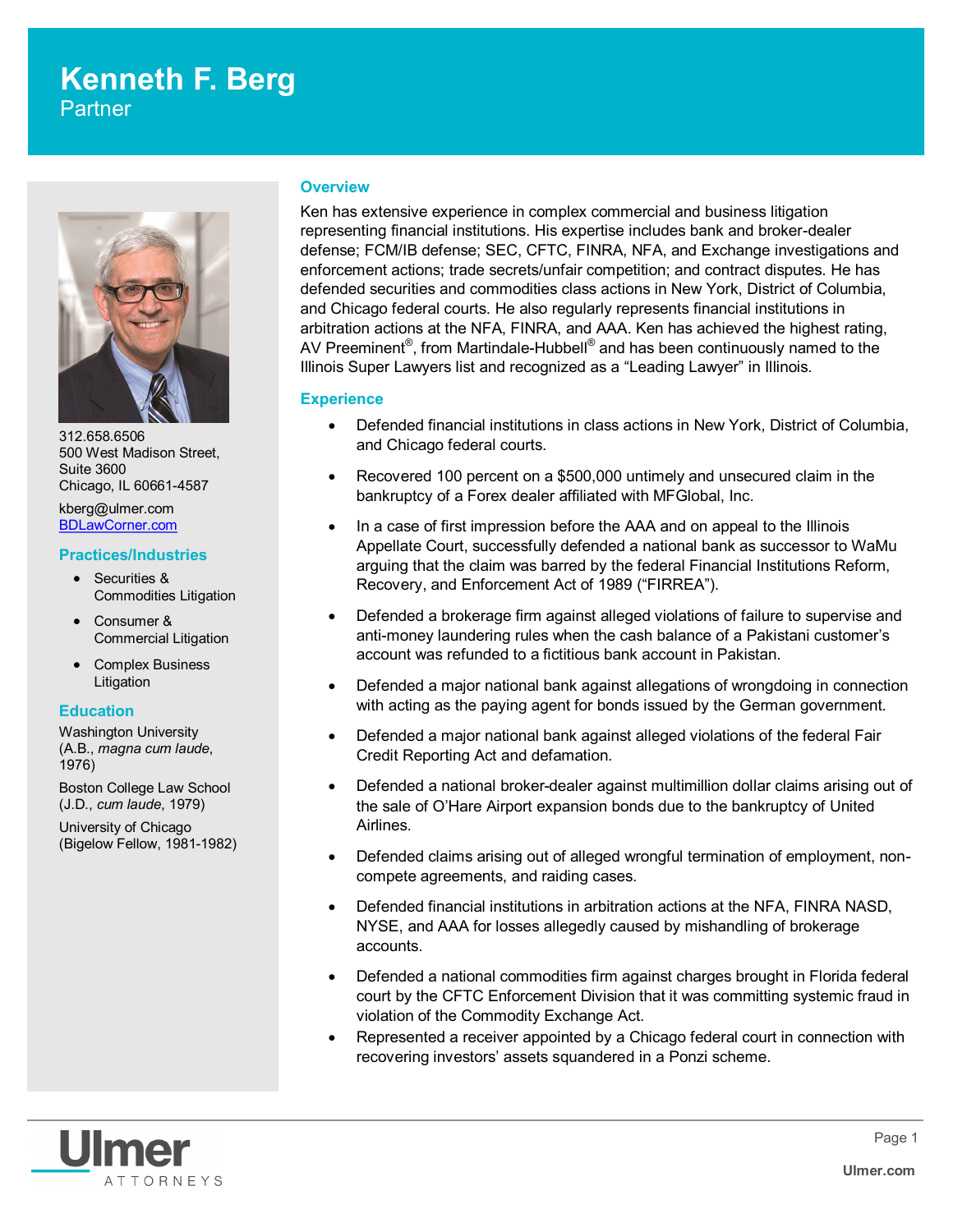# **Kenneth F. Berg** Partner

### **Experience (Cont)**

 Testified as an expert witness on CFTC regulations and compliance procedures relating to margining of a customer account and promotional materials.

#### **Reported Cases**

- *Perik v. JPMorgan Chase Bank, N.A.,* 2015 IL App (1st) 132245 (Jun. 5, 2015) (case of first impression).
- *Korber v. Bundesrepublik Deutschland*, 739 F.3d 1009 (7th Cir. 2014), *cert. denied*, 139 S. Ct. 2729 (Jun. 9, 2014) (dismissal of putative class action against bond trustee for fraud and breach of fiduciary duty).
- *Amacker v. Renaissance Asset Management*, 657 F.3d 252 (5th Cir. 2011) (dismissal of clearing firm that cleared Ponzi scheme trades).
- *Moscatiello v. JJB Hilliard-WL Lyons, Inc.,* 939 A.2d 325 (Pa. S. Ct. 2008) (enforcement of arbitration award dismissing arbitration against broker-dealer).
- *CFTC v. Trinity Financial Group, Inc.,* [1996-1998 Transfer Binder] Comm. Fut. L. Rep. 27,179 (S.D. Fla. Sept. 29, 1997), *aff'd in part, rev'd in part* 178 F.3d 1132 (11th Cir. 1999) (defense of CFTC enforcement action).
- *Southmark Corp. v. Cagan*, 999 F.2d 216 (7th Cir. 1993) (representation of receiver appointed by SEC).

#### **Presentations**

- "DOL Fiduciary Rule and the Futures and Derivatives Industry," Midland IRA and Ulmer DOL Fiduciary Rule Seminar (August 2017)
- "Comparison of SEC and CFTC Early Reporting Obligations," Futures Industry Conference, Washington D.C. (April 2015)
- "Good Advice: What to Expect From Your Lawyer," Introducing Broker Seminar (April 2013)
- "Is Aiding and Abetting Liability Really Dead?," Hot Topics: Financial Services Update 2008 (December 2008)
- "Marketing of Hedge Funds," Hot Topics: Financial Services Update 2006 (May 2006)
- "Secondary Liability," Hot Liability Topics for Financial Service Providers (March 2005)

#### **Publications**

- "The Seventh Amendment Right to Jury for Violations of the Commodity Exchange Act Parts I and II," *Ulmer & Berne LLP* (April 2019)
- "The Illinois Caregiver Act: Mercy with Justice," *Illinois State Bar Association Real Estate Newsletter* (May 2018)
- "Suitability: At the Corner of Series 3 and Series 7," *Nat'l Introducing Brokers Assoc. J*. (Winter 2014)
- "The Bail Reform Act of 1984," 35 *Emory Law Journal* 685 (1985)
- "Implied Malice–The Coming Constitutional Crisis in Tennessee," 15 Mem St. Law Review 369 (1985)
- "Model Adoption Act & Commentary," 29 *Family Law Quarterly* 103 (1985) (with ABA Executive Committee on Adoption)
- "Are All Murderers Unfit Parents?," 29 *Journal of Family Law* 415 (1982)
- "The Israeli Standard Contract Law," 28 *International and Comp. Law Quarterly* 560 (1979)